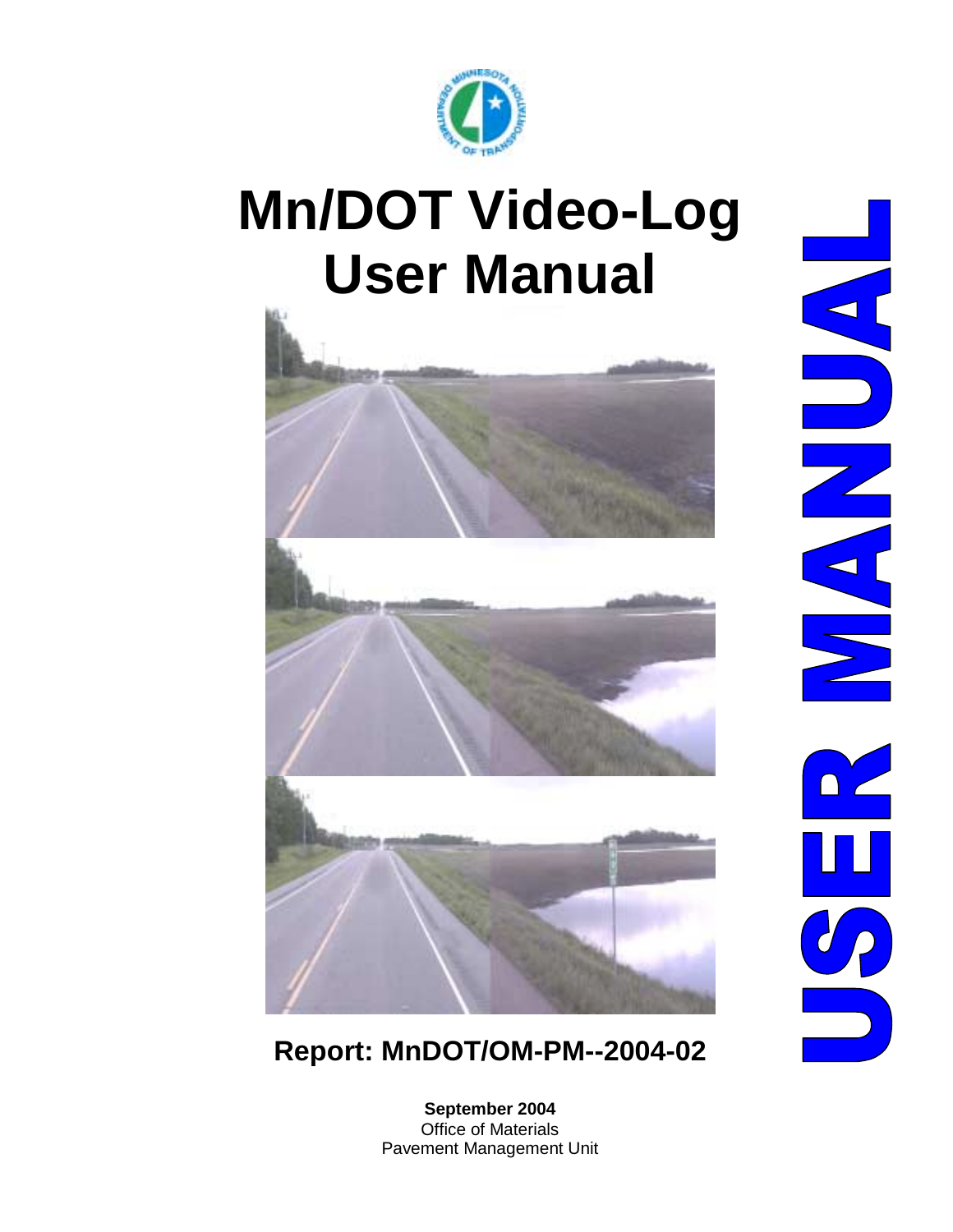# **Table of Contents**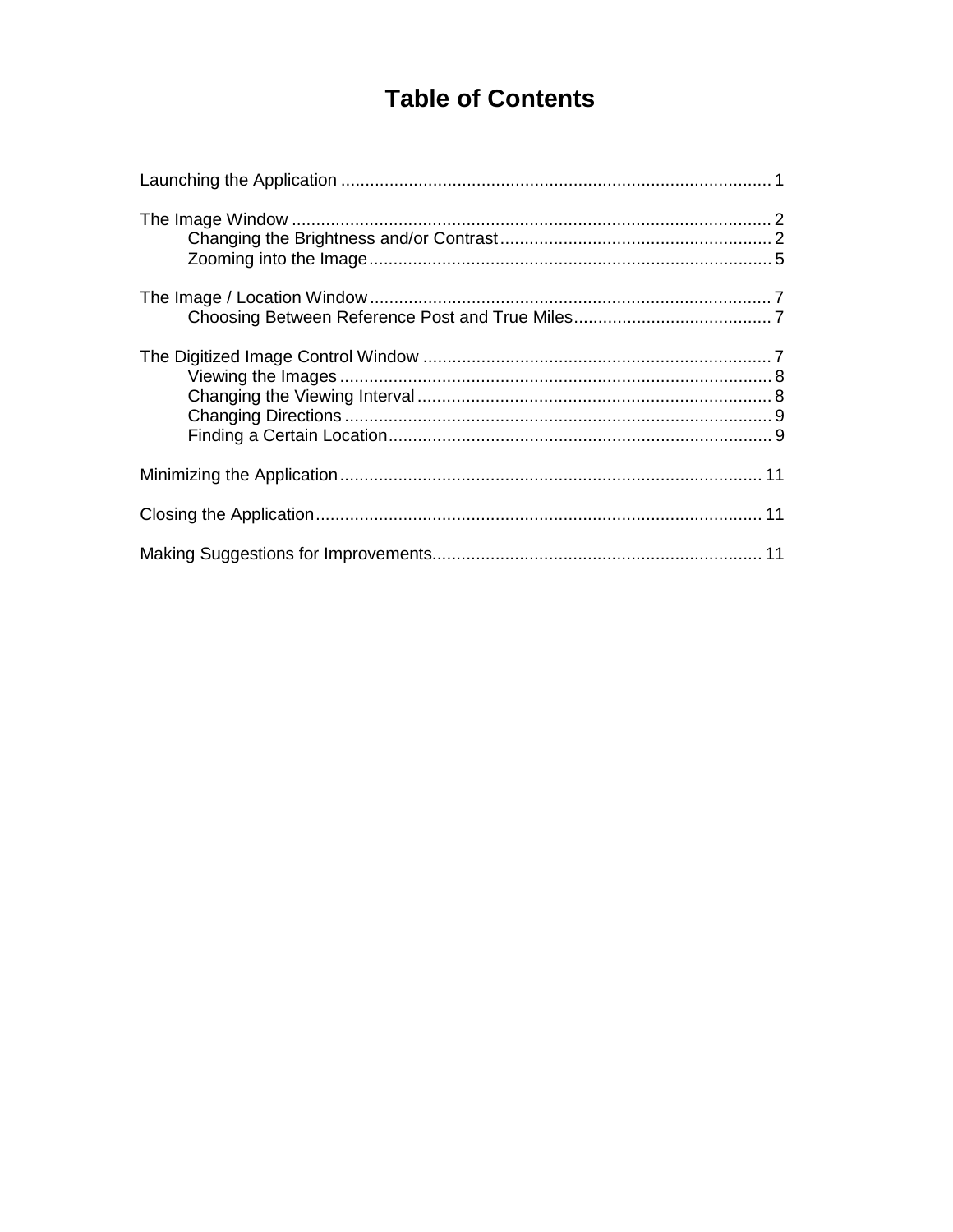# **User Manual for Mn/DOT Video-log System**

#### **Launching the Application**

Assuming the software has been installed correctly on you PC, you should see an icon on your desktop with a black crown in a red square as shown below:



Double click on the icon to launch the application. You will see a small rectangular box on the screen saying:

## **"Pathview II Loading Road Section Records xxxx "**

Where: xxxx is the record number being loaded from the database. In the statewide database there are approximately 27,000 records (approximately one per lane mile). In a district setup there will be approximately 4,000 records to load.

Once the data is loaded, the application will open and the last location displayed by any previous user will be shown. There are three windows in the application as shown below, the Image window, the Image/Location window and the Digital Image Control window. Each window can be resized and moved using the normal windows convention of dragging the mouse from one of the sides or corners.



**Example of video-log application windows.**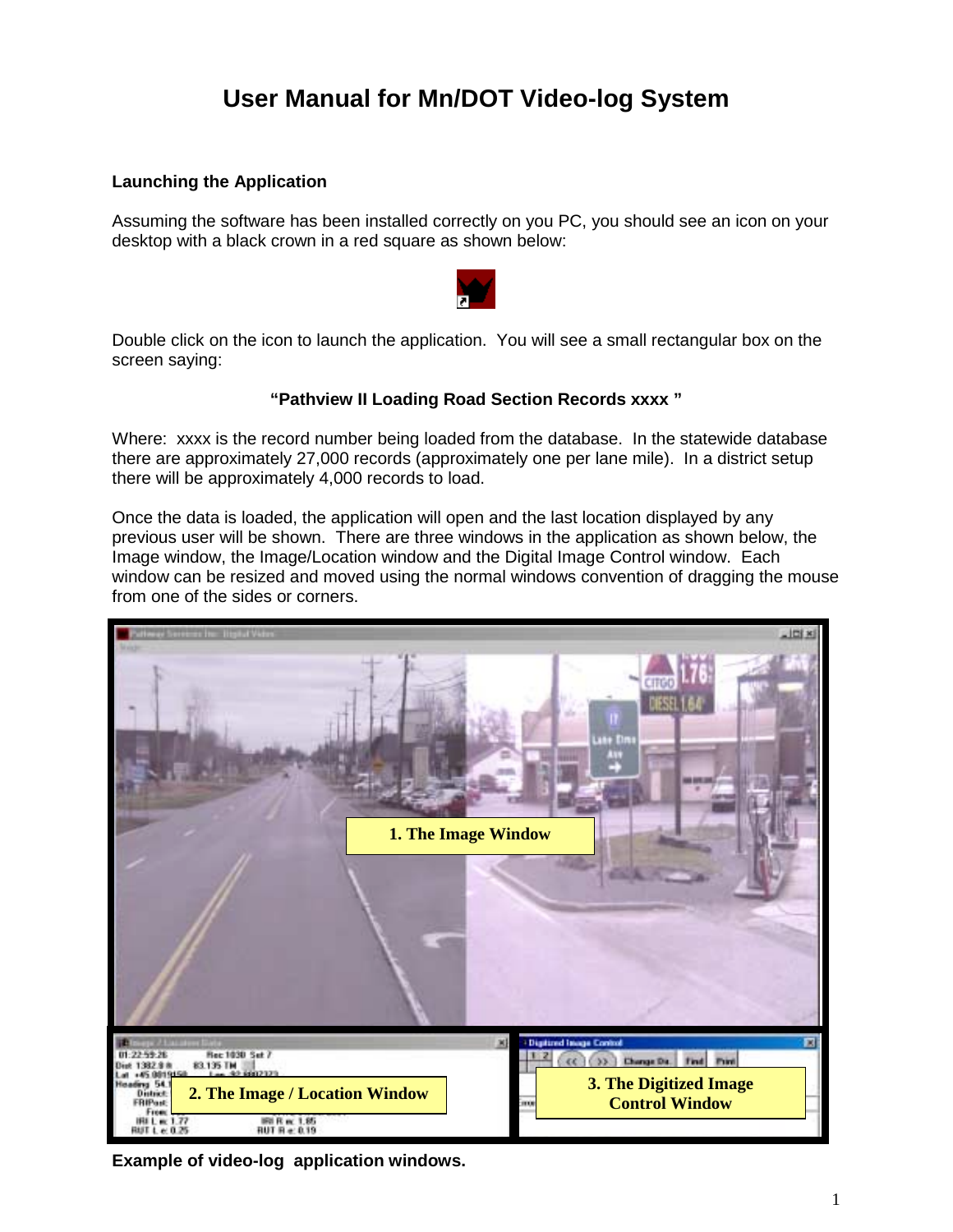# **The Image Window**

The Image Window, as the name implies is where the images are shown. Normally both the front and side images will be displayed together.



There is one menu item in the Image widow. By clicking on the Image in the upper left corner will bring up the Brightness/Contrast controls. Mn/DOT's system uses two images. Image 1 is the front view while image 2 is the side view. Since these are the only two views we have, clicking on the Brightness/Contrast for images 3-6 will do nothing.

## **Changing the Image Brightness and/or Contrast**

The brightness and contrast can be changed using the Image menu in the Image window. The settings will remain in effect until they are changed, even if the user exits the program. Clicking the Image menu will bring up as shown below: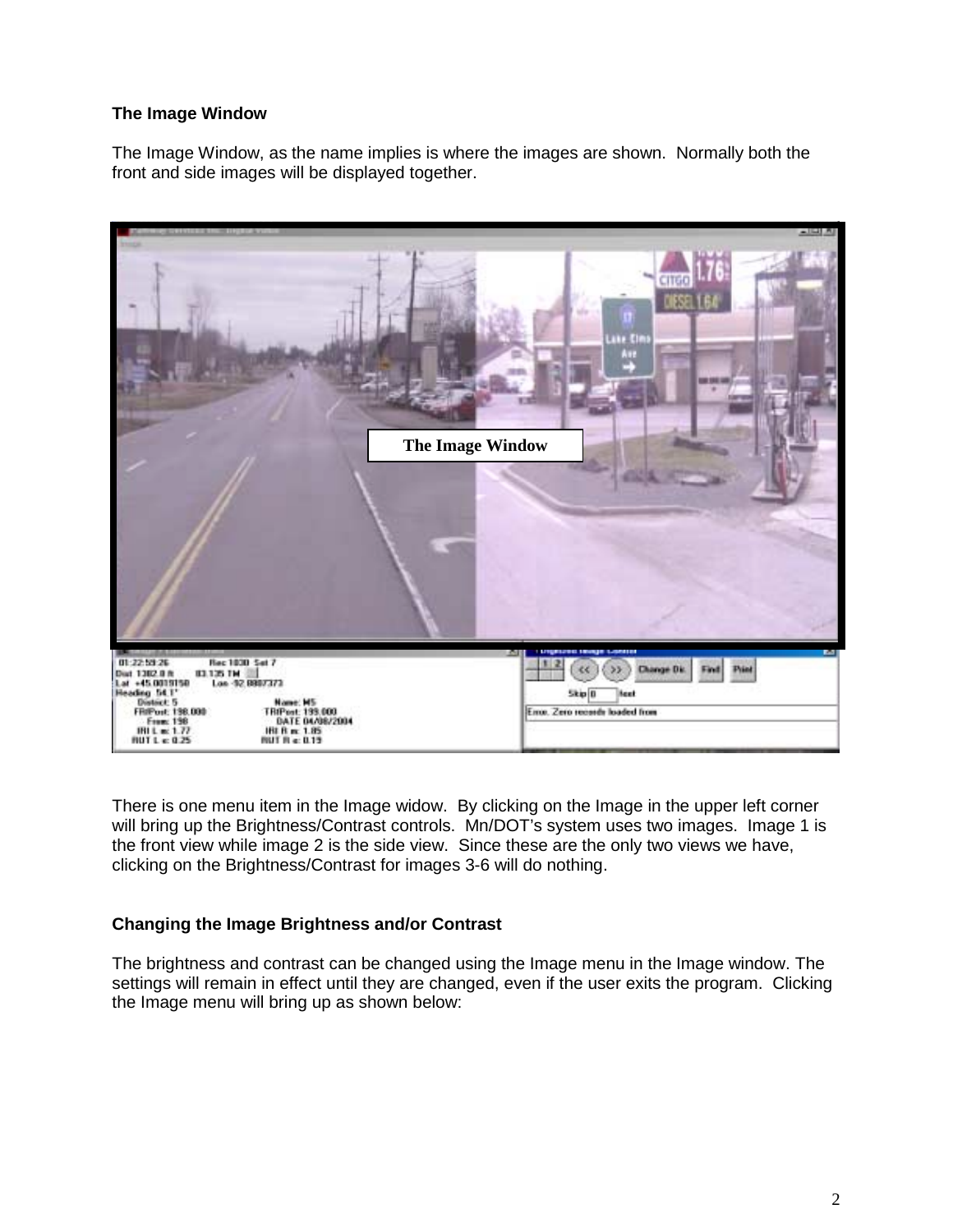

Once you click on one of the menu choices, the following screen will appear. The image number will be displayed at the top of the box as shown below.

| To increase the image Brightness: Click the "Bright +" box repeatedly<br>To decrease the image Brightness: Click the "Bright -" box repeatedly |                                     |
|------------------------------------------------------------------------------------------------------------------------------------------------|-------------------------------------|
| To increase the image Contrast:                                                                                                                | Click the "Bright +" box repeatedly |
| To decrease the image Contrast:                                                                                                                | Click the "Bright -" box repeatedly |

To restore the image brightness and contrast to its original settings, click on the "Default" box.

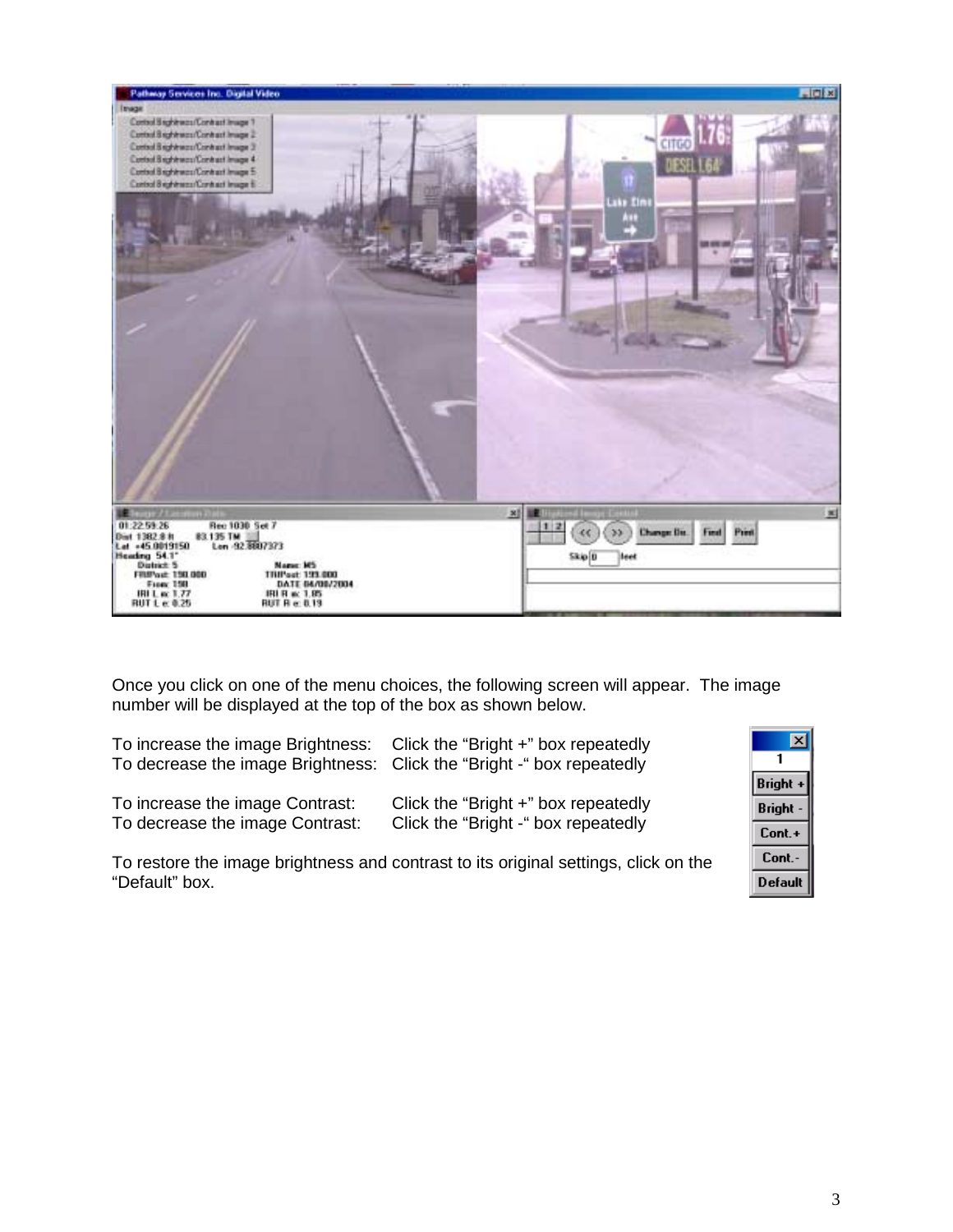The following two images show the result of clicking the "Bright +" button 20 times to increase the Brightness.



![](_page_5_Picture_2.jpeg)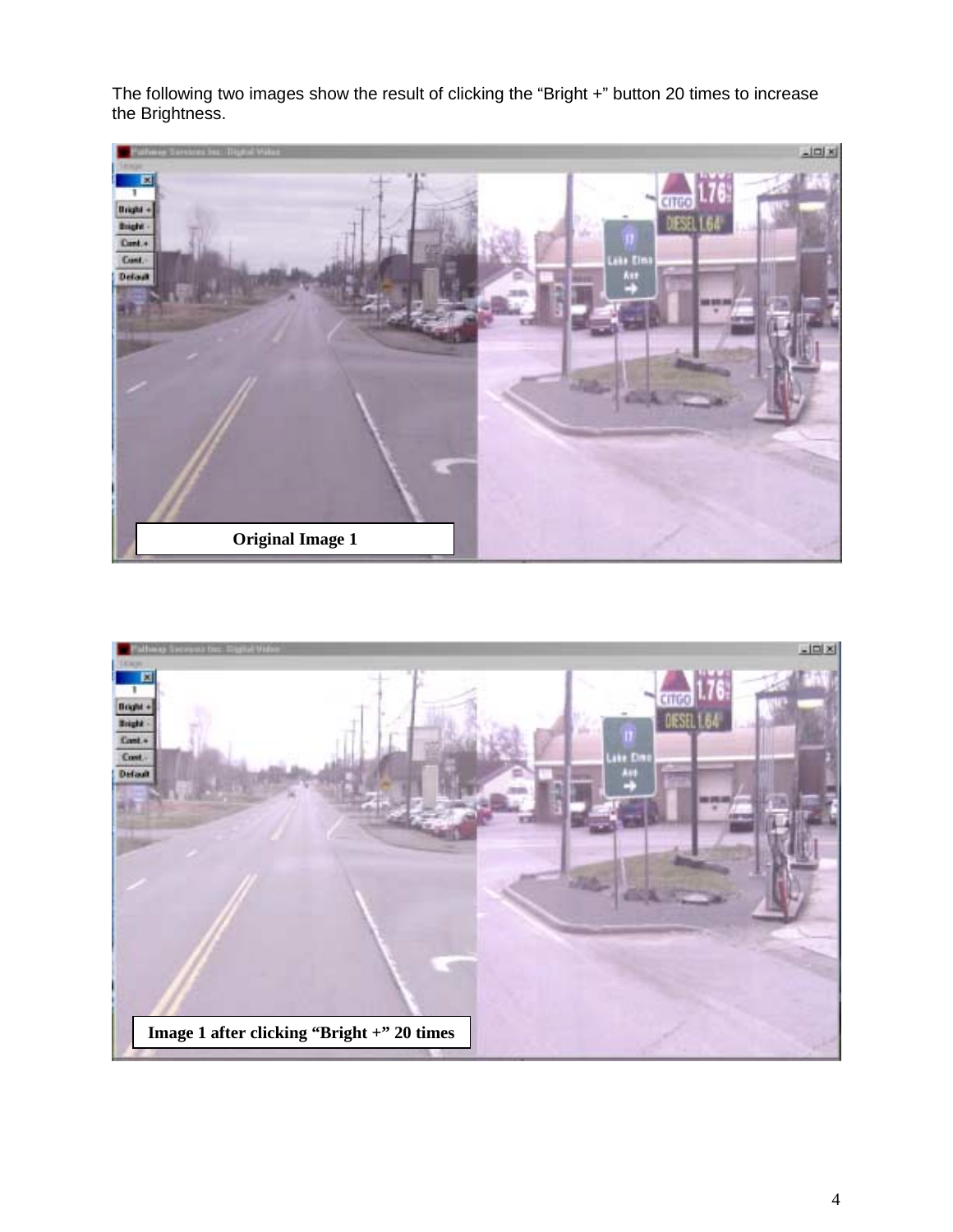# **Zooming into the Image**

The user can zoom into the image by holding the shift key down while using the mouse to draw a box around the area of interest. Once the mouse button is released, the portion of the image with the box around it will be magnified to the full screen.

![](_page_6_Picture_2.jpeg)

![](_page_6_Picture_3.jpeg)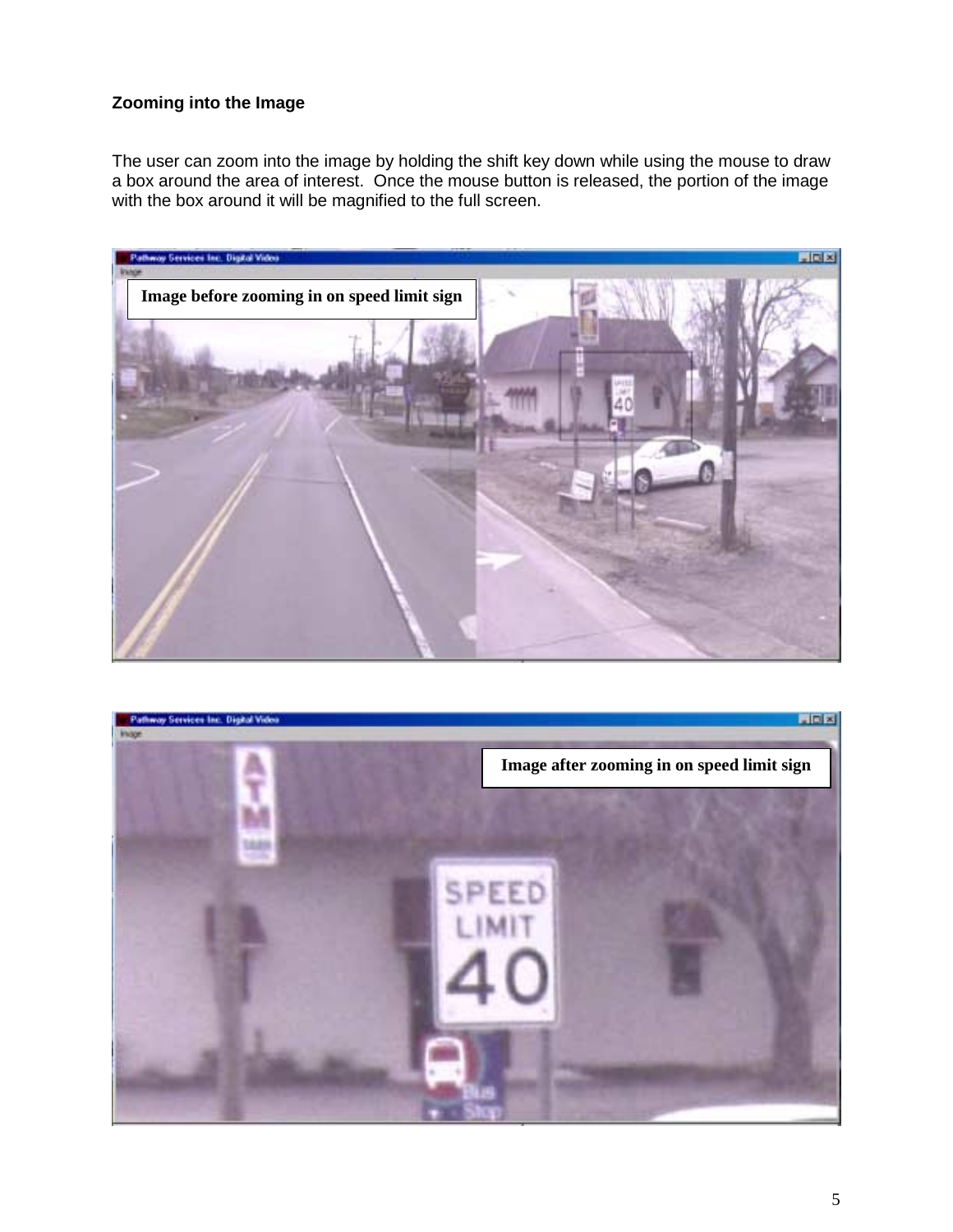In the image below, the bus stop is being zoomed in. Notice that after the zoom, the phone number can easily be read. The zoom feature is useful for reading street signs, billboards and other roadside appurtenances.

![](_page_7_Picture_1.jpeg)

![](_page_7_Picture_2.jpeg)

**TIP:** To get the best zoomed image make the rectangle wider than it is tall and get the image as close as possible before zooming in.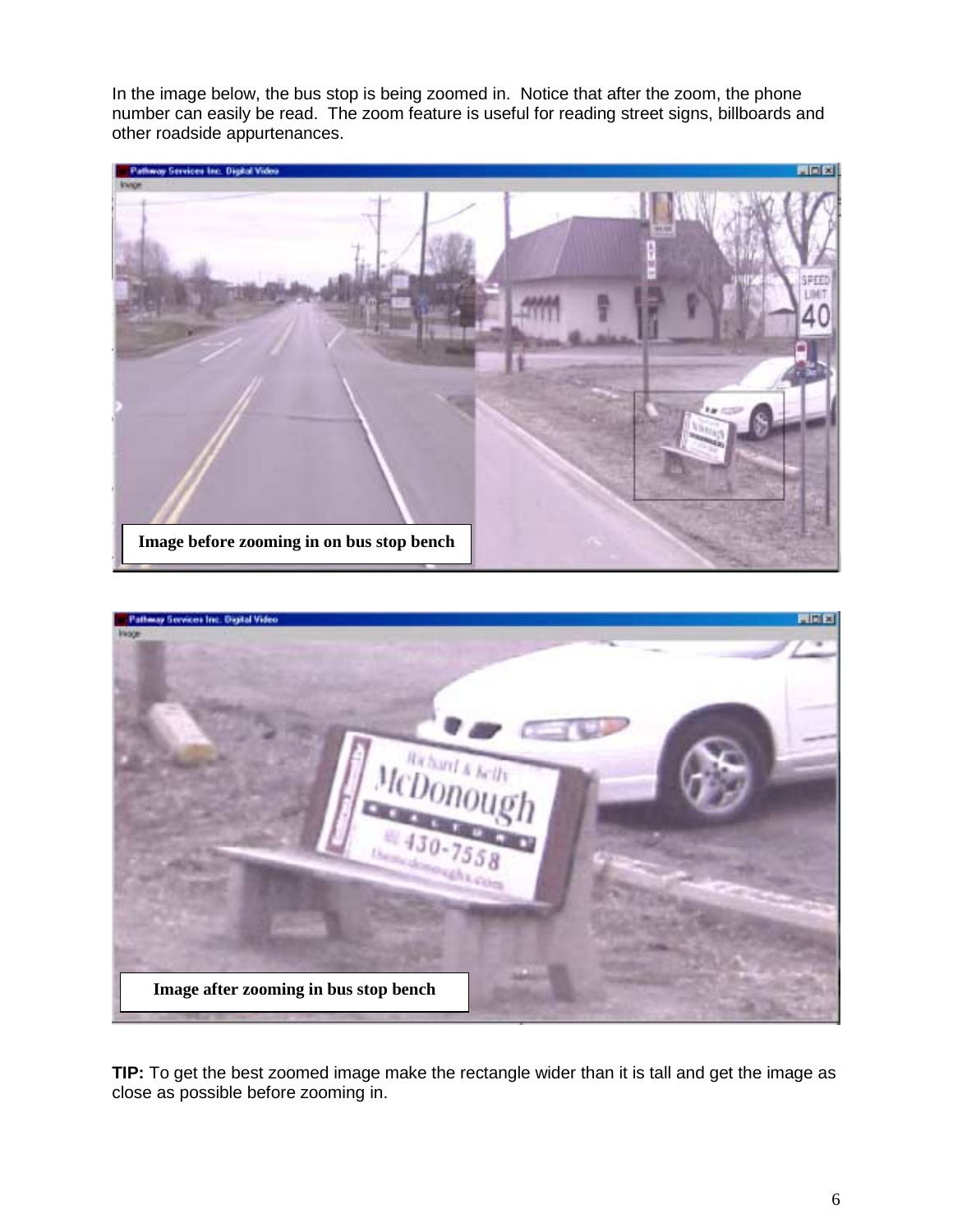# **The Image / Location Data Window**

The Image / Location data window shows the user information about the image(s) being displayed. Information included in the window is the time stamp, record number, tape set number (all used internally by the application to keep track of which images go with each record in the database), distance from beginning of section, in feet, location of current image in either true miles or reference post, latitude and longitude of image location, heading (in degrees), district, beginning and ending Reference Post of section, beginning description, date tested, International Roughness Index (IRI) and average rut depth in the left and right wheelpaths.

The exact information displayed on your PC depends on how the database was setup when it was installed.

![](_page_8_Picture_3.jpeg)

# **Choosing Between Reference Post to True Miles**

Users can change between having the location of the image shown in reference post of true miles (miles form the beginning of the route, usually the state line) by clicking on the small grey square to the right of the location. Clicking this box toggles between reference post (RP) and true miles (TM)

## **The Digitized Image Control Window**

The digitized image control window is used to choose images, change directions, change locations and/or roadways and to play the movie. This is where you users will spend most of their time while using the video-log application.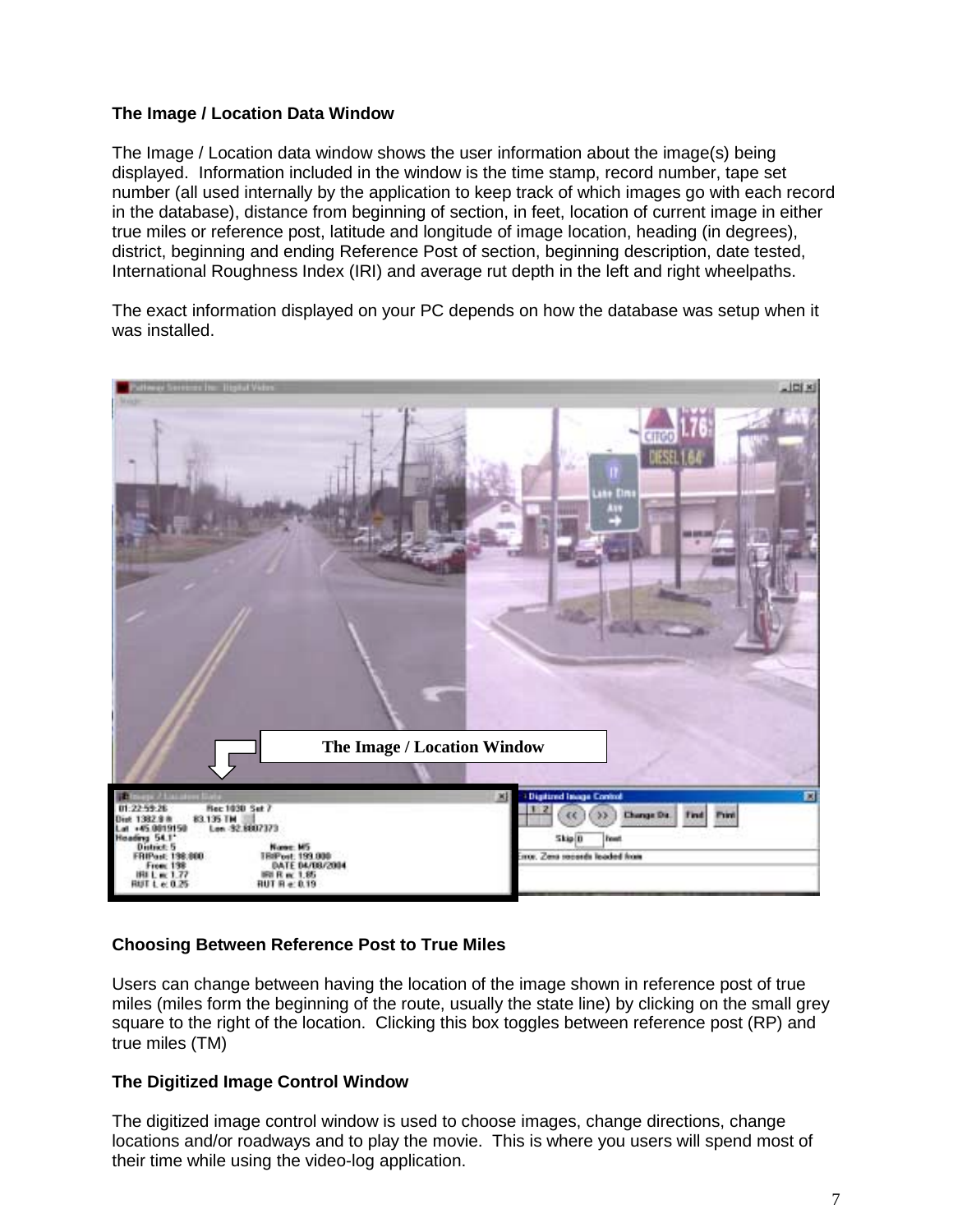In the upper left corner, there are two small boxes with a 1 and a 2 in them. Clicking one of these boxes will shut off the image with that number. Image 1 is the front view while image 2 is the side view.

![](_page_9_Picture_1.jpeg)

## **Viewing the Images**

The VCR buttons,  $\omega$  and  $\omega$ , are used to play the images. They can be used two ways, auto-play or manual. Pointing to one of the VCR buttons and clicking the right mouse button will start auto-play, where the images advance automatically. To stop auto-play, simply click the left mouse button while pointing to one of the VCR buttons. Holding the left mouse button down will also activate auto-play, releasing it will stop the images. The most common way of using the VCR buttons is manually. Each time the left mouse button is clicked the images will advance by the distance in the Skip box. If the skip box is 0, the images will advance by the default length. This is generally 25-feet in Metro and 50-feet outstate. The speed at which the images scroll is directly related to the source of the images and the connection speed between your PC and that source. If the images are stored on a district server, any district user will have very quick rollover from one image to the next. If, on the other hand, a district user is accessing the images from the central office server over the T1 line, the initial loading of the database and the scrolling of the images will be much slower.

## **Changing the Viewing Interval**

The **"Skip**" box is used to jump at longer intervals. For example, in the Metro area, images are taken every 25-feet as the van drives down the road. If the area being studied does not need such frequent images, the user can enter another value in the box. If the user enters 100 in the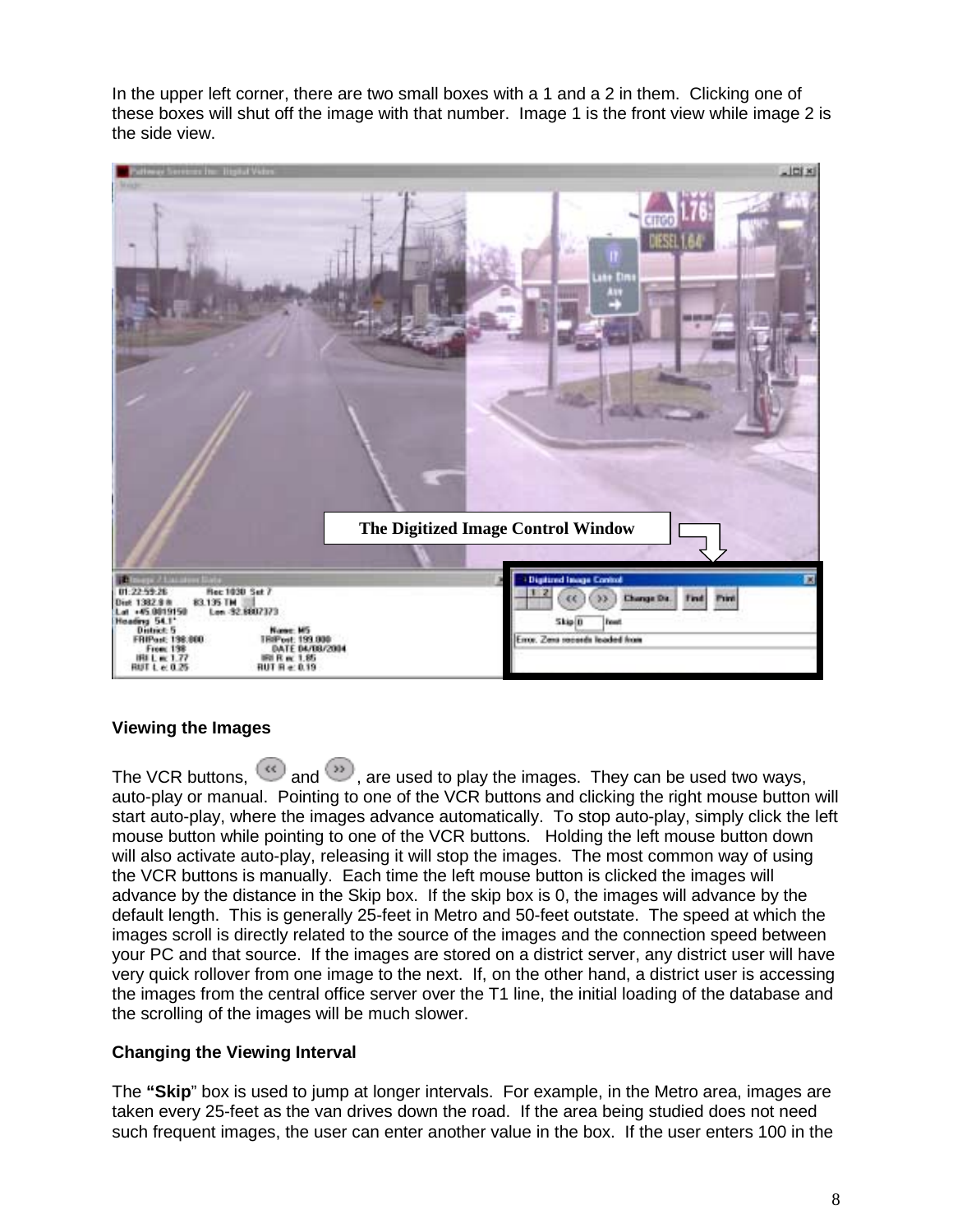box, the images will be displayed every 100-feet as the van drives down the road, skipping 3 out of every 4 images. This gives the impression the vehicle is driving much faster than it is.

# **Changing Directions**

The **"Change Dir."** button changes the direction of travel. The next image displayed after clicking this button should be very close to directly opposite the previous image but heading the other way.

# **Finding a Certain Location**

The "**Find**" button is used to choose another location on the same route or to pick another roadway. Clicking on the find button will bring up the "Choose Location to Find" window. The user must now choose a district, roadway, direction of travel and location. Once OK is clicked the program will display the new image(s). The "Choose Location to Find" window shows the locations in roughly one-mile sections. This is because in addition to video-log data, the data collection van is collecting pavement roughness, cracking, rutting, etc. data on a mile-by-mile basis. The user can choose to find a specific section by choosing one of the sections listed in the window or enter a specific location if it occurs at someplace within one the sections.

![](_page_10_Figure_5.jpeg)

The "Choose Location to Find" window lists the sections in both reference post and true miles. The application will use either reference post or true miles, depending on the units displayed in the Image / Location window.

For example, in the first image on the next page, the units in the Image / Location Data window are set to reference post, as evidence by the 72.208 RP displayed in the second line. If the user clicks on the section from RP 60.000 - 70.000 in the "Choose Location to Find" window, 69.000 appears in the "Enter Mile" box. When the user clicks OK the program finds the image at that location and displays both the front and side images at that location. If the units in the Image /Location Data window were true miles, then when the user clicked on the section from RP 69.000 - 70.000, 69.012 would appear in the "enter Mile" box because that is the location of the beginning of the section in true miles.

A user can also simply enter the location in the "Enter Mile" box to jump to a specific location. Again, the value entered will be the same as the units in the Image / Location Data window, either reference post or true miles. However, since the images are taken at intervals, you are not able to go to every possible location. The program will show you the image taken closest to the location you enter in the "Enter Mile" box.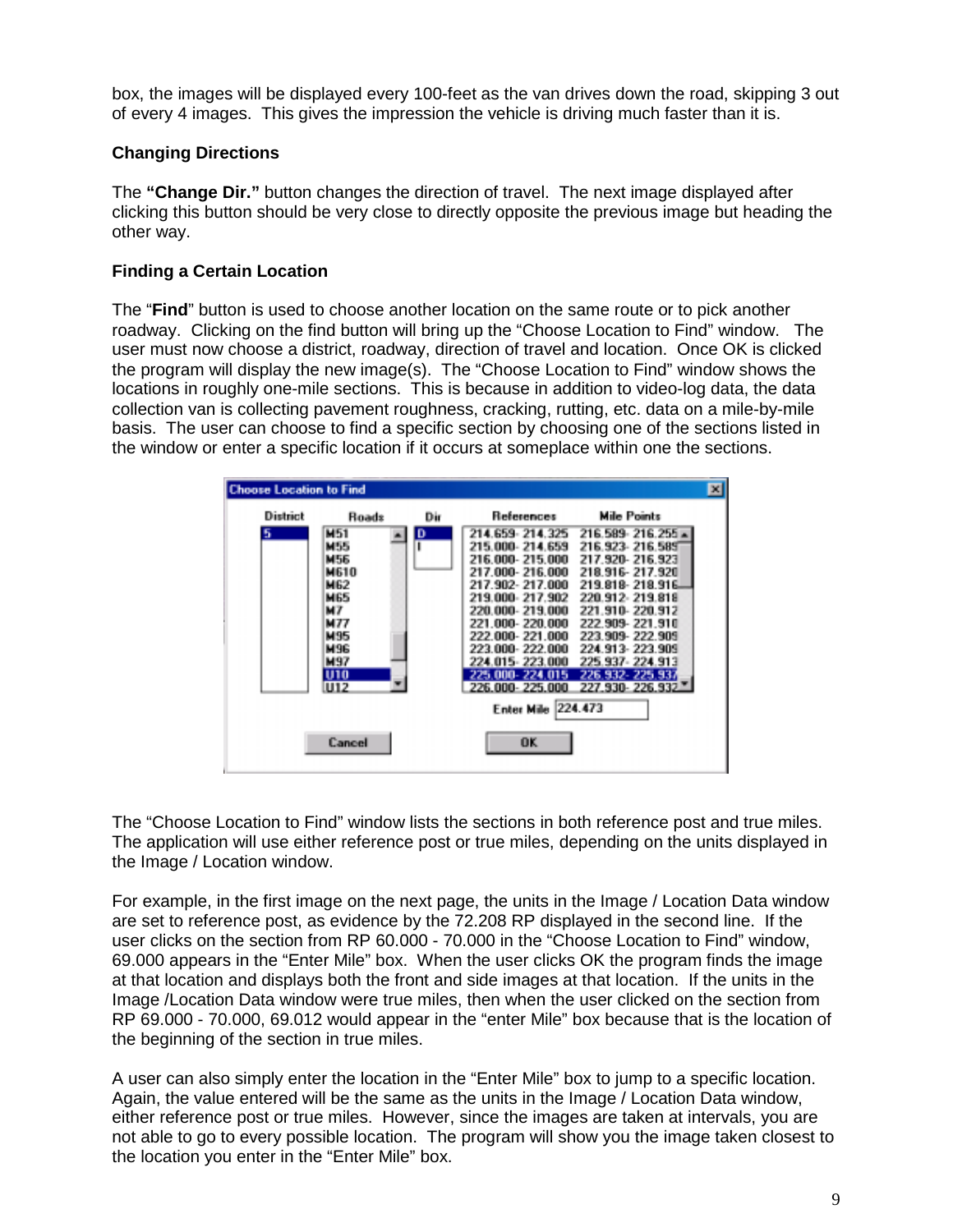![](_page_11_Figure_0.jpeg)

![](_page_11_Picture_1.jpeg)